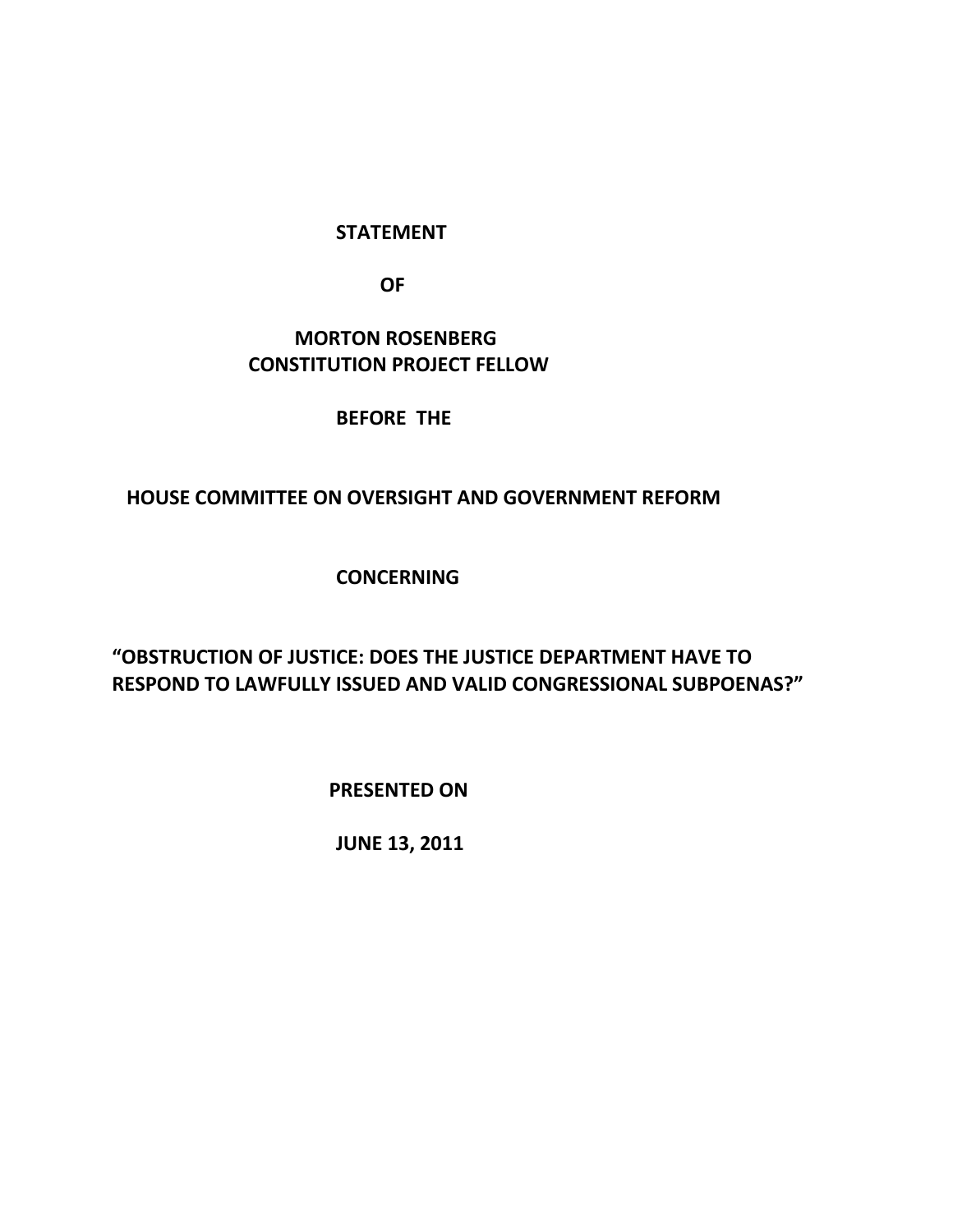#### Mr. Chairman and Members of the Committee

My name is Morton Rosenberg. For over 35 years I was a Specialist in American Public Law with the American Law Division of the Congressional Research Service (CRS). Among my areas of professional concern at CRS were the problems raised by the interface of Congress and the Executive which involved the scope and application of congressional oversight and investigative prerogatives. Over the years I was called on by committees to advise and assist on a number of significant inquiries, including Watergate, Iran-Contra, Rocky Flats, the organizational breakdown of the Justice Department's Environmental Crimes Program, Whitewater, Travelgate, Filegate, campaign fund raising during the 1996 election, the Clinton impeachment proceeding in the House, corruption in the FBI's Boston Regional Office, and the removal and replacement of nine United States Attorneys in 2006. I also assisted committee Members and staff, majority and minority, on such matters as organization of probes, subpoena issuance and enforcement, the conduct of hearings, and contempt of Congress resolutions. Since my retirement I have written a handbook on investigative oversight entitled "When Congress Comes calling: A Primer on the Principles, Practices, and Pragmatics of Legislative Inquiry," which was funded and published in 2009 by the Constitution Project.

You have asked me here today to provide historical and legal background to assist the Committee in assessing the substantiality of the Justice Department's DOJ) refusal to allow the Acting Director of the Bureau of Alcohol, Tobacco, Firearms and Explosives (ATF), Kenneth E. Melson, to comply with a March 31, 2011 Committee subpoena for documents, as well as Committee requests to make available for interviews ATF officials, line employees or other persons with knowledge of the structure and conduct of Project Gunrunner and Operation Fast and Furious. DOJ also objects to a subpoena for documents and testimony to a "cooperating witness" in a criminal trial 20 defendants indicted for gun trafficking violations uncovered by Operation Fast and Furious.<sup>[1](#page-1-0)</sup> The grounds for DOJ's

<span id="page-1-0"></span> $1$  Project Gunrunner is a broad initiative run by ATF designed to disrupt the illegal flow of guns from the United States to Mexico along the Southwest Border, which has received increasing funding since FY2006. See, "The Bureau of Alcohol, Tobacco Firearms and Explosives (ATF) Budget and Operations for FY2011," CRS Report R41206, Jan. 6, 2011, by William J. Crouse. Operation Fast and Furious is part of the broader Gunrunner project and is described by DOJ as "a criminal investigation of an extensive gun trafficking enterprise. The purpose of the investigation is to dismantle a transnational organization believed to be responsible for trafficking weapons into Mexico, in part by prosecuting its leadership." It is a joint effort of local U.S. Attorney Office prosecutors and ATF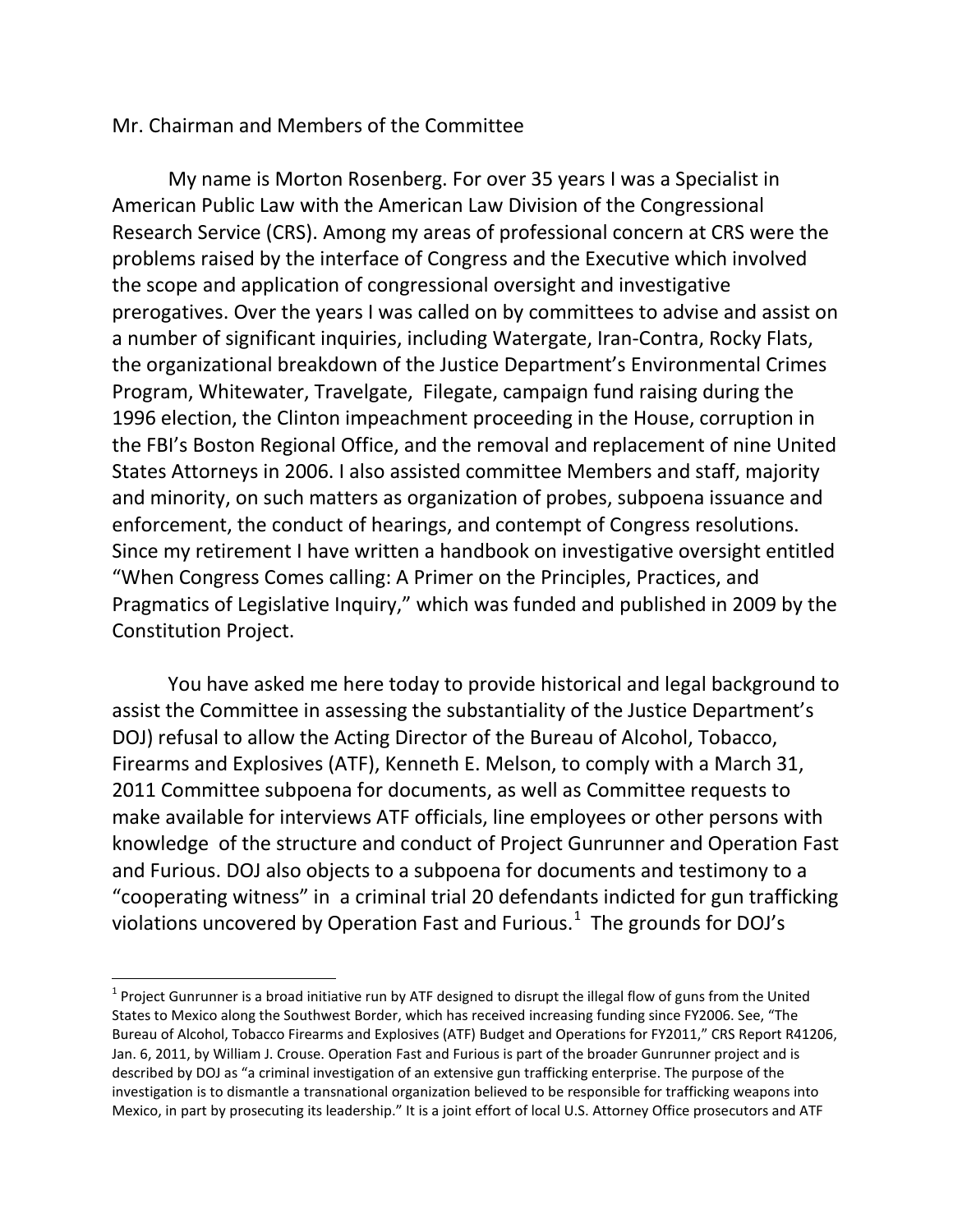objections rest solely on its "long-standing policy regarding the confidentially of ongoing criminal investigations" that prohibits the sharing of such information with congressional committees. The assertion rests on no constitutional privilege or case law authority but rather on past opinions of Attorneys General and the DOJ Office of Legal Counsel (OLC)  $^2$  $^2$  The policy is said to be based on DOJ's "strong need to protect the independence and effectiveness of our law enforcement efforts" which may be compromised by prejudicial pre-trial publicity; or by the revelation of the identity of confidential informants; or the disclosure of the government's strategy in anticipated or pending investigations or judicial proceedings; or by the potentially chilling effect on the exercise of prosecutorial discretion by DOJ attorneys; or by incurring interference with the President's constitutional duty to faithfully execute the laws.

My review of the historical experience and the legal rulings pertinent to congressional access to information regarding the law enforcement activities of the Justice Department indicates that its asserted policy has been consistently overridden in the face of legitimate exercises of a committee's constitutionally based investigatory prerogatives. The law is clear: an inquiring committee need only show that the information sought is within the broad subject matter of its authorized jurisdiction, is in aid of a legitimate legislative function, and is pertinent to the area of concern in order to present an enforceable information demand. Nor are we aware of any court precedent that imposes a threshold burden on committees to demonstrate, for example, a "substantial reason to believe wrongdoing occurred" before they may seek disclosure with respect to the conduct of specific open or closed criminal or civil cases.

In the last 90 years Congress has consistently sought and obtained a wide variety of purportedly sensitive enforcement and management information, including deliberative prosecutorial memoranda; FBI investigative reports and summaries of FBI interviews; memoranda and correspondence prepared while cases were pending; confidential instructions outlining the procedures and guidelines to be followed for undercover operations and the surveillance and arrest of subjects; documents that were presented to grand juries not protected from disclosure by Rule 6(e) of the Federal Rules of Criminal procedure; the

 $\overline{\phantom{a}}$ 

agents. See letter to Chairman Issa from Assistant Attorney General for Legislative Affairs Ronald Weich, dated April 8 2011.

<span id="page-2-0"></span><sup>&</sup>lt;sup>2</sup> See id., attaching a May 17, 2000 opinion letter to Senator Orrin Hatch detailing policy objections that have been raised against congressional information requests in the past.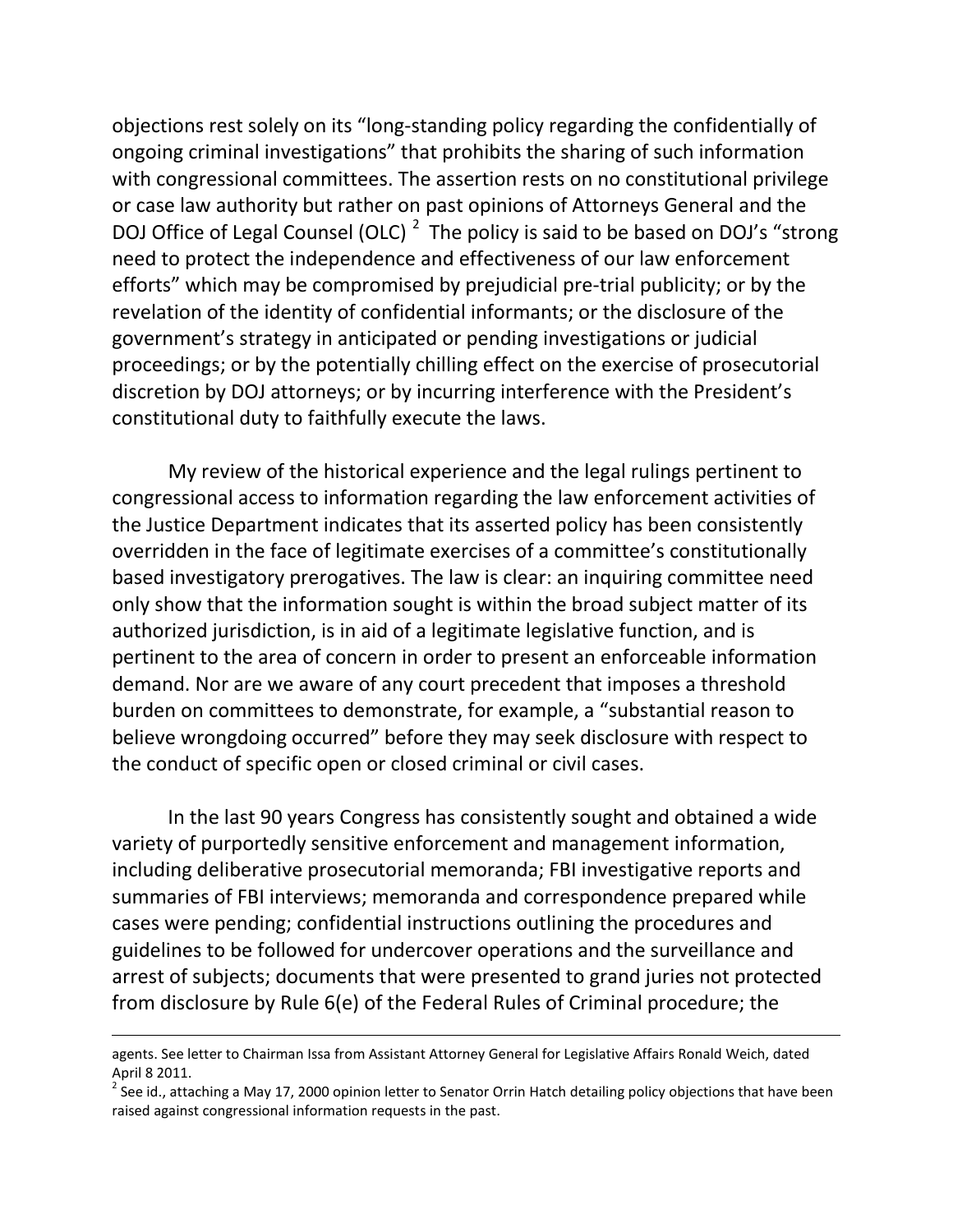testimony of line attorneys and other subordinate agency employees regarding the conduct of open or closed cases or investigations; and detailed testimony about specific instances of DOJ's failure to prosecute cases that allegedly merited prosecution. These investigations have encompassed virtually every component of DOJ, including its sensitive Public integrity Section and its Office of Professional Responsibility. They also covered all levels of DOJ officials and employees, from the Attorney General down to subordinate line personnel. Further, they have delved into virtually every area of the Department's operations, including its conduct of domestic intelligence operations. The consequences of these historic inquiries at times have been profound and far reaching, directly leading to important remedial legislation and resignations (Harry M. Daugherty, J. Howard McGrath, Alberto R. Gonzales) and convictions (Richard Kleindienst, John Mitchell) of five attorneys general.

There have been only three formal presidential assertions that executive privilege required withholding internal DOJ documents sought by a congressional subpoena. Two such claims were ultimately abandoned by the President and a third was not pursued. $3$  There is no such claim here and under circumstances of the present situation it would be unlikely to succeed in light of the most recent District of Columbia Circuit court rulings, which will be briefly discussed below.

In sum, then, it appears that the fact that an agency, such as DOJ, has determined for its own internal purposes that a particular informational item should not be disclosed, or the information sought should come from one agency source rather than another, does not prevent either House of Congress,, or its committees or subcommittees from obtaining and publishing information it considers essential for the responsible performance of its constitutional functions.

I would hasten to add that it has also been my experience that committees have normally been restrained by prudential considerations that have involved a pragmatic assessment that has been informed by weighing considerations of legislative need, public policy, and the statutory duty of congressional committees to engage in continuous oversight of the application, administration, and execution of the laws that fall within their jurisdiction, against the potential burdens and harms that may be imposed on an agency if internal deliberative

<span id="page-3-0"></span><sup>&</sup>lt;sup>3</sup> See, Morton Rosenberg, When Congress Comes Calling: A Primer on Principles, Practices, and Pragamatics of Legislative inquiry, 46 and n. 283 ( Constitution Project 2009) Investigation Primer).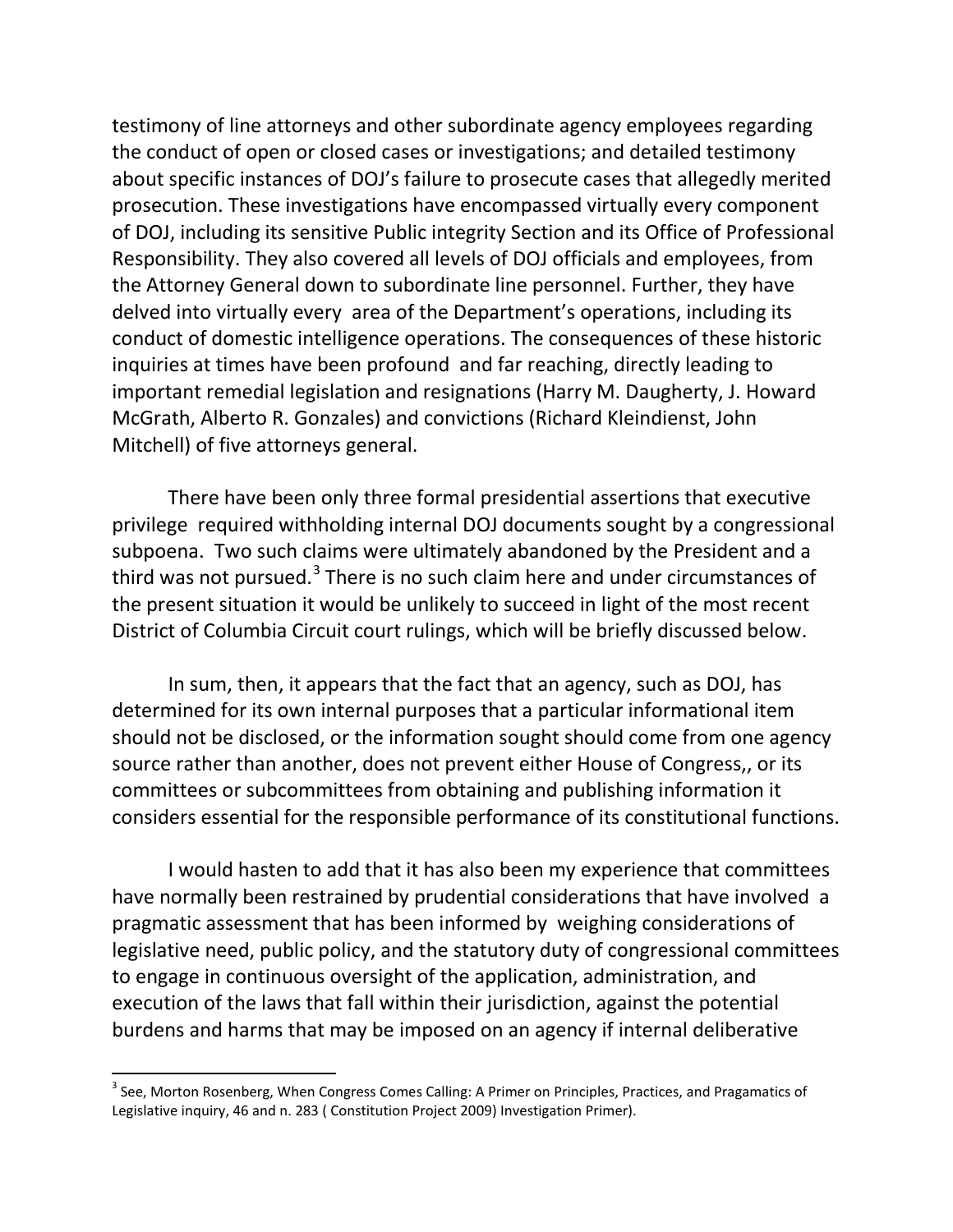process matter is publically exposed. In particular, sensitive law enforcement concerns of DOJ have been seen to merit that substantial weight be given the agency's deliberative processes in the absence of a reasonable belief of a jurisdictional committee that government misconduct has occurred. A careful review of the historical record indicates a generally faithful congressional adherence to these prudential considerations.

My discussion will proceed as follows. I will briefly review the legal basis, scope and reach of the congressional investigative oversight power, and then describe several historical examples inquiries into questionable DOJ practices that may seen as particularly pertinent to the situation at hand. I will conclude with an assessment of the substantiality of DOJ's policy claims for its withholdings.

## **The Legal Basis for Oversight**

Although there is no express provision of the Constitution that specifically authorizes the Congress to conduct investigations and take testimony for purposes of performing its legitimate functions, numerous decisions of the Supreme Court have firmly established that the investigatory power of Congress is so essential to the legislative function as to be implied from the general vesting of legislative power in Congress.

Indeed, the breadth of a jurisdictional committee's investigative authority was established in two seminal Supreme Court decisions emanating from the Teapot Dome inquiries of the mid-1920's, both of which involved, directly or indirectly, the Department of Justice. As part of its investigation , a Senate select committee issued a subpoena for the testimony of the brother of Attorney General Harry Daugherty. After Daugherty failed to respond to the subpoena the Senate sent its Deputy Sergeant at Arms to arrest him and bring him before the Senate. This action was challenged as beyond the Senate's constitutional authority. The case reached the Supreme Court where, in a landmark ruling, McGrain v. Daugherty<sup>[4](#page-4-0)</sup>, upheld the Senate's authority to investigate charges concerning the propriety of the Department's administration of its statutory mission. The Court first emphasized that the power of inquiry, with the accompanying process to enforce it, is "an essential and appropriate auxiliary to the legislative function, " and that Congress must have access to the information

<span id="page-4-0"></span> <sup>4</sup> 273 U.S. 135 (1927).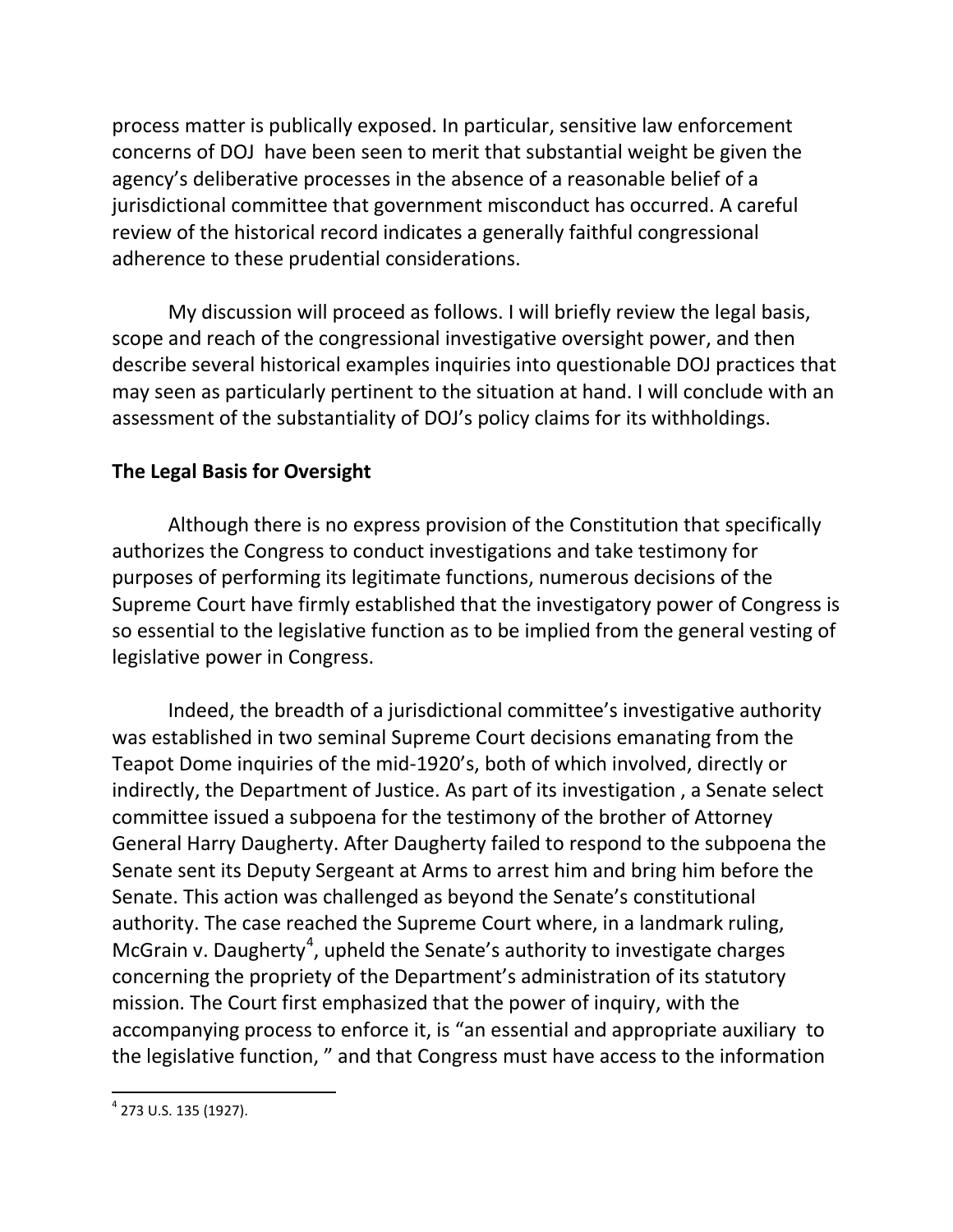"respecting the conditions which the legislation is intended to affect or change; and where the legislative body does not itself possess the requisite information which is infrequently so – recourse must be had to others who do possess it. Experience has taught that the mere requests for such information often are unavailing, and also that the information which is volunteered is not always accurate or complete; so some means of compulsion are essential to obtain what is needed."<sup>[5](#page-5-0)</sup> The Court also made it clear that the target of the Senate investigation, the Department of Justice, like all other departments and agencies, is a creation of the Congress and subject to its plenary legislative and oversight authority in order to determine whether and how it is carrying out its mission:

> [T]he subject to be investigated was the administration of the Department of Justice-whether its functions were being properly discharged or were being neglected or misdirected, and particularly whether the Attorney General and his assistants were performing or neglecting their duties in respect of the institution and prosecution of proceedings to punish crimes and enforce appropriate remedies against the wrongdoers-specific instances of alleged neglect being recited. Plainly the subject was one on which legislation could be had and would be materially aided by the information which the investigation was calculated to elicit. This becomes manifest when it is reflected that the functions of the Department of Justice , the powers and duties of the Attorney General and the duties of his assistants, are all subject to congressional legislation, and that the department is maintained and its activities are carried on under such appropriations as in the judgment of Congress are needed from year to year.<sup>[6](#page-5-1)</sup>

In another Teapot Dome case that reached the High Court, Sinclair v. United States<sup>[7](#page-5-2)</sup>, a different witness at the congressional hearings refused to provide answers and was prosecuted for contempt of Congress. Based upon a separate lawsuit brought by the government against the witnesses company, the witness had declared "I shall reserve any evidence I may be able to give for those courts…and shall respectfully decline to answer any questions propounded by

<span id="page-5-0"></span> $^5$  Id., at 174-75.<br> $^6$  Id.. at 177-78.

<span id="page-5-1"></span>

<span id="page-5-2"></span> $^{7}$  279 U.S. 263 (1929).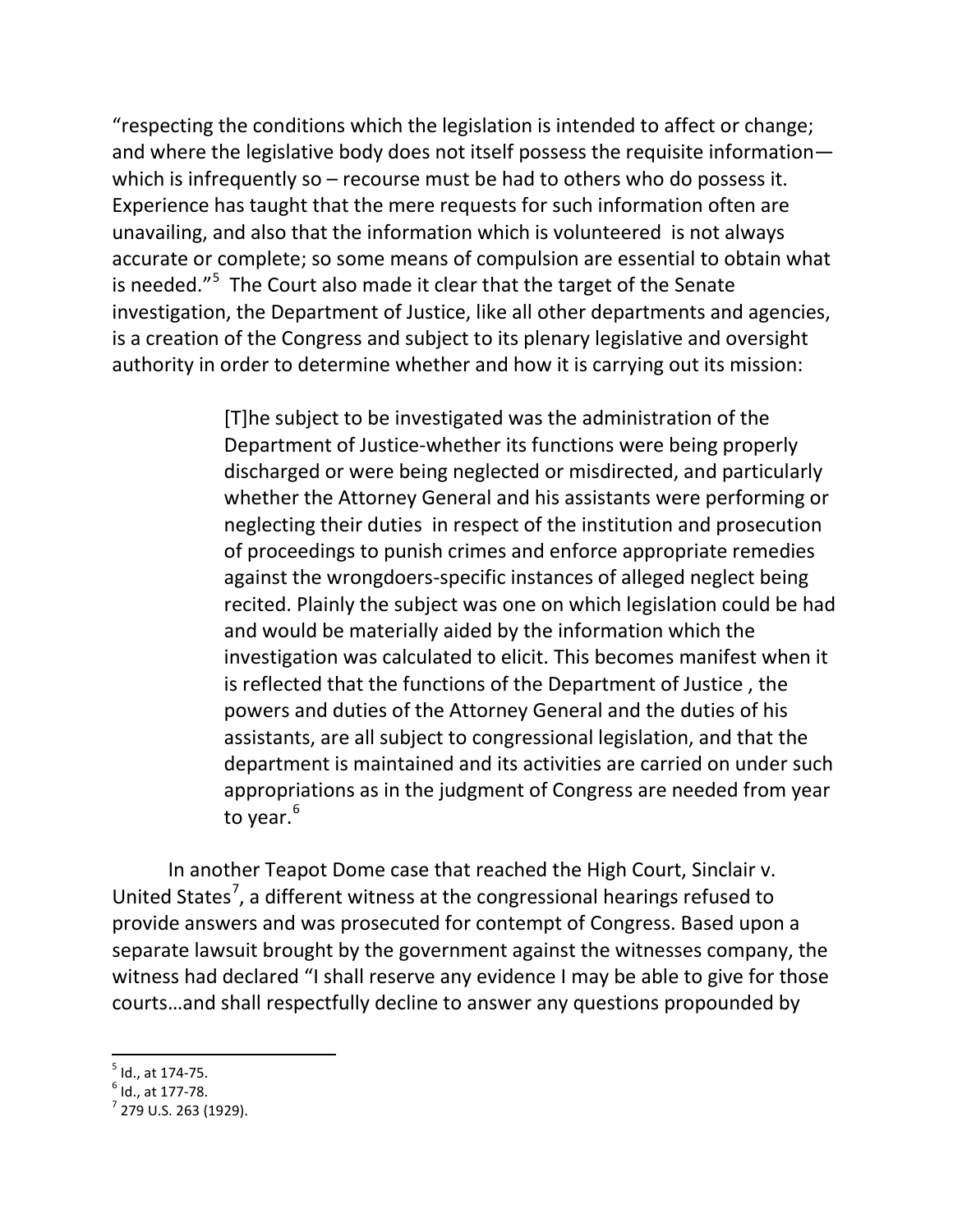your committee." The Court upheld the witness' conviction for contempt of Congress. The Court considered and rejected in unequivocal terms the witness' contention that the pending lawsuits provided an excuse for withholding information. Neither the laws directing that such lawsuits be instituted, nor the lawsuits themselves "operated to divest the Senate, or the committee of power to further investigate the actual administration of the law."<sup>[8](#page-6-0)</sup> The Court further explained: "It may be conceded that Congress is without authority to compel disclosures for the purpose of aiding the prosecution of pending suits; but the authority of that body , directly, or through its committees, to require pertinent disclosures in aid of its own constitutional power is not abridged because the information sought to be elicited may also be of use in such suits."<sup>[9](#page-6-1)</sup> The Sinclair ruling strongly infers that the Department's distinction between open and closed cases has little weight.

Subsequent Court rulings have amplified the breadth and scope of the investigative power. In Eastland v. U.S. Servicemen's Fund it explained the "the scope of the power of inquiry …is as penetrating and far-reaching as the potential power to enact and appropriate under the Constitution."[10](#page-6-2) In Watkins v. United States , the Court stated the broad power of inquiry "encompasses inquiries concerning the administration of existing laws as well as proposed statutes"<sup>[11](#page-6-3)</sup> and that its power is at its peak when the subject is waste, fraud, abuse, or maladministration within a government department.<sup>[12](#page-6-4)</sup>

## **Illustrative instances of Congressional Committees Obtaining DOJ Prosecutorial Deliberative Materials and the Testimony of Officials and Line Personnel[13](#page-6-5)**

1. Teapot Dome

<span id="page-6-0"></span> $<sup>8</sup>$  Id., at 295.</sup>

<span id="page-6-1"></span> $9$  Id. See also, Hutcheson v. United states, 369 U.S. 599,617 (1962)(a committee's investigation "need not grnd to a halt whenever responses to its inquiries might potentially be harmful to a witness in some distinct proceeding…or when crime or wrongdoing is disclosed.")<br> $^{10}$  421 U.S.491, 504, n. 15 (!975).

<span id="page-6-5"></span>

<span id="page-6-4"></span><span id="page-6-3"></span><span id="page-6-2"></span><sup>&</sup>lt;sup>11</sup> 354 U.S. 178, 187 (1957).<br><sup>12</sup> Id., at 182, 194-95, 200 n.33.<br><sup>13</sup> The following case studies were selected because the fact situations and issues raised are particularly pertinent to that presented in this hearing. A fuller exposition of the issues raised by committee inquiries and many more case studies may be found Morton Rosenberg, Congressional Investigations of the Department of Justice, 1920- 2007: History, Law and Practice, CRS Report No. RL34197, August 20, 2008.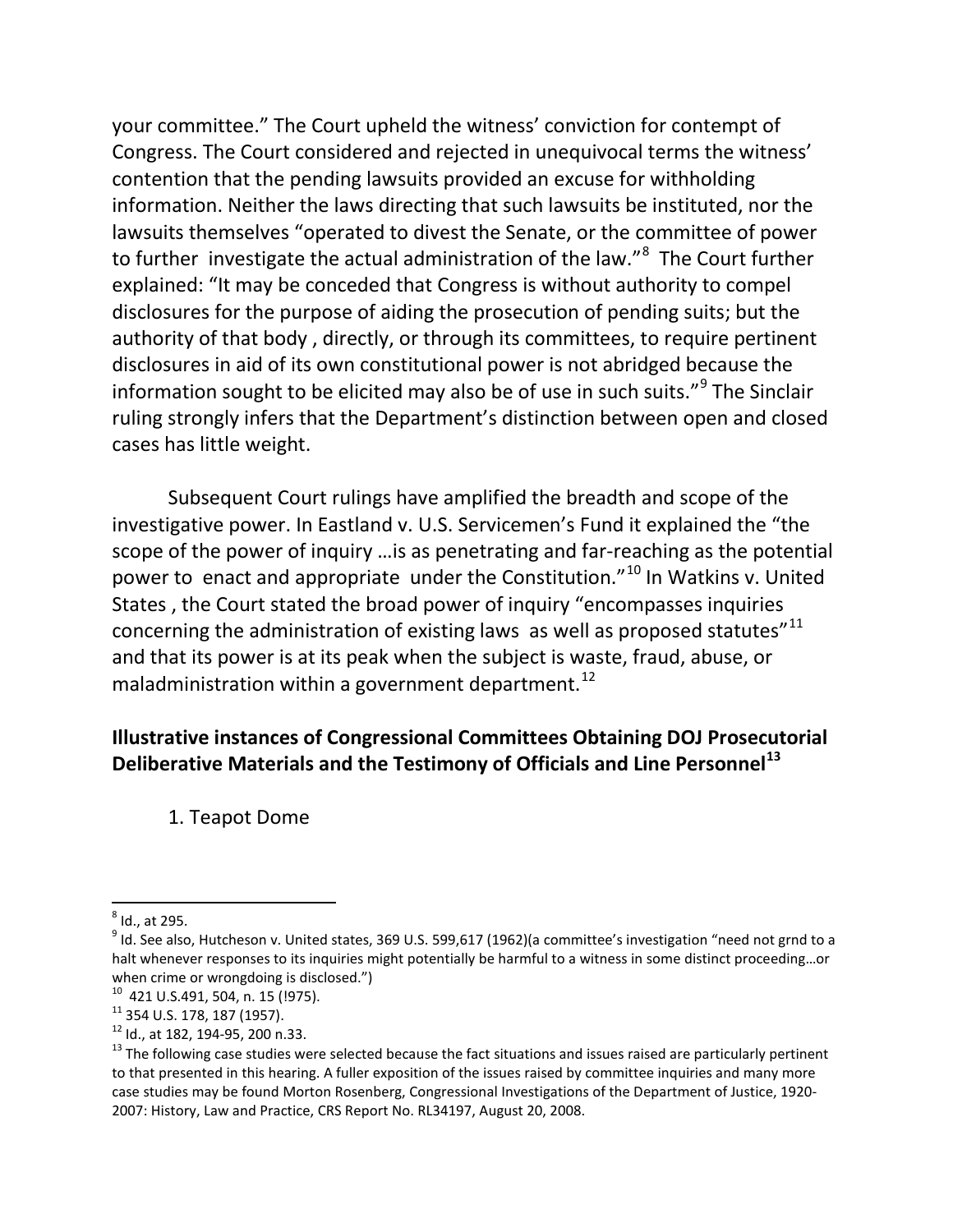The Teapot Dome scandal provided not only the indisputable authority for wide ranging congressional inquiries, but also a model for obtaining purported sensitive information from DOJ. As indicated in the McGrain opinion, a Senate select committee was constituted to investigate charges of misfeasance and nonfeasance in DOJ by its failure to prosecute the malefactors in the Interior Department and elsewhere. The select committee heard from scores of present and former attorneys and agents of DOJ and its Bureau of Investigation (the forerunner of the FBI) who offered detailed testimony about specific instances concerning the department's failure to prosecute alleged meritorious cases.. Not all of the cases upon which testimony was offered were closed, as one of the committee's goals was to identify cases in which the statute of limitations had not run out and prosecution was still possible.<sup>[14](#page-7-0)</sup>

The committee also gained access to Department documentation, including prosecutorial memoranda on a wide range of matters. However, given the charges of widespread corruption in the Department and the imminent resignation of Daugherty, it would appear that some of the documents furnished may have been volunteered by the witnesses and not officially provided by the Department. Although the Attorney General had promised cooperation with the committee and had agreed to provide access to at least the files of closed cases,  $15$  such cooperation apparently had not been forthcoming.  $16$ 

In two instances following Daugherty's resignation, the committee was refused access to confidential Bureau of Investigation investigative reports pending the appointment of a new attorney general who could advise the President about such production,<sup>[17](#page-7-3)</sup> though witnesses from the Department were permitted to testify about investigations that were the subject of investigative reports and even to read at the hearings from those reports. With the appointment of the new Attorney General, Harlan Fisk Stone, the committee was granted broad access to Department files. Committee Chairman Smith Brookhard remarked that "[Stone] is furnishing us with all the files we want, whereas the Former Attorney General, Mr. Daugherty, refused nearly all that we asked."<sup>[18](#page-7-4)</sup> For

<span id="page-7-3"></span><span id="page-7-2"></span><span id="page-7-1"></span><sup>16</sup> Id., at 1078-79.<br><sup>17</sup> Id., at 1015-16, 1159-60..<br><sup>18</sup> Id., at 2389.

<span id="page-7-0"></span><sup>&</sup>lt;sup>14</sup> Investigation of Hon Harry M. Daugherty, Formerly attorney General of the United State, Hearings Before the Senate select Committee on Investigation of the Attorney general, vols. 1-3, 68<sup>th</sup> Cong, 1<sup>st</sup> Sess.1495-1503, 1529-30, 2295-96 (1924).<br><sup>15</sup> Id. at 1120.

<span id="page-7-4"></span>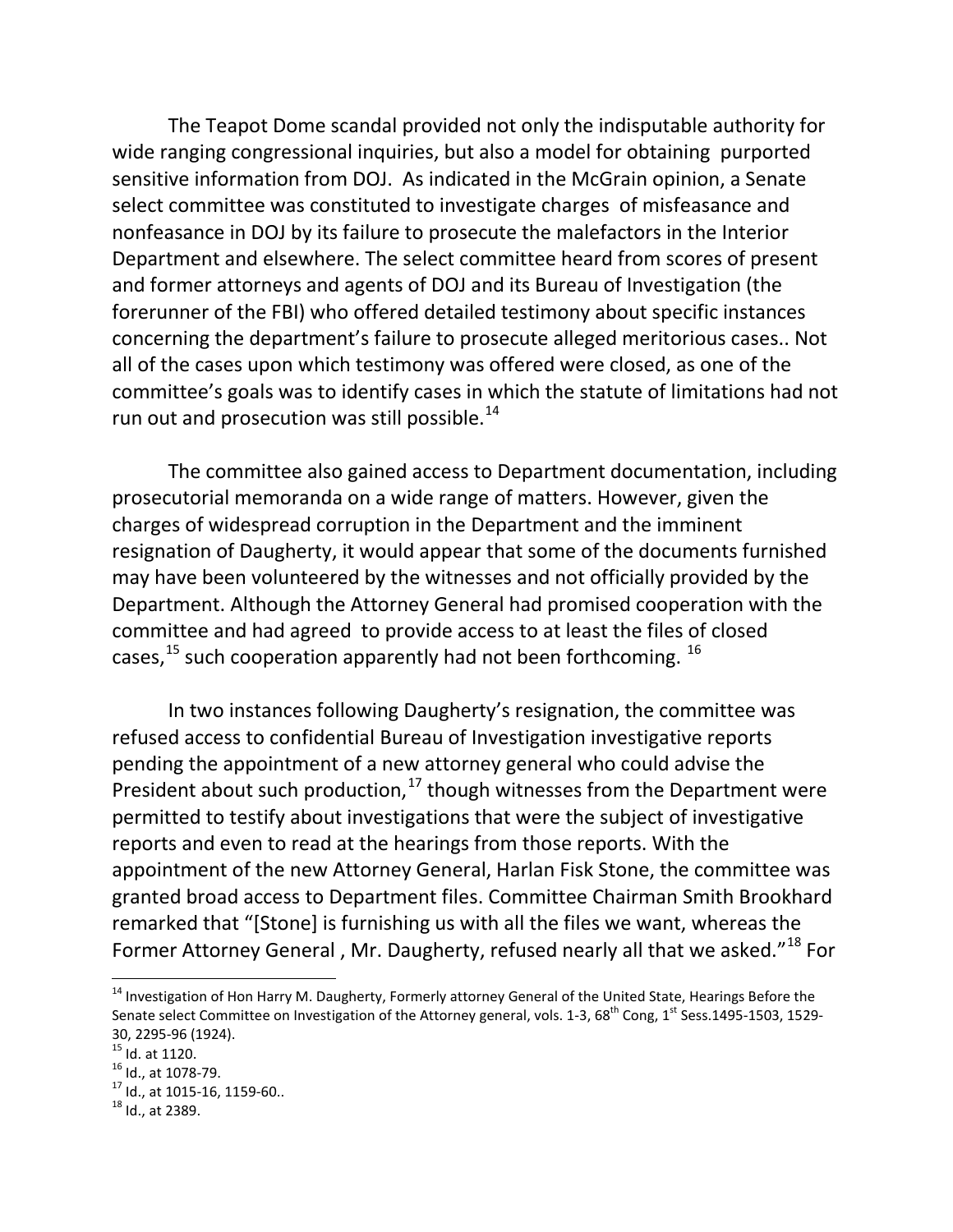example, with the authorization of Stone, an accountant with the Department who had led an investigation of fraudulent sales of property by the Alien Property Custodian's office appeared and produced his confidential reports to the Bureau of Investigation. The reports described the factual findings from his investigation and his recommendations for further action, and included the names of companies and individuals suspected of making false claims. The Department had not acted on those recommendations, though the cases had not been closed.<sup>[19](#page-8-0)</sup> A similar investigative report, concerning an inquiry into the disappearance of large quantities of liquor under the control of the Department during the prior administration of President Harding, was also produced.<sup>[20](#page-8-1)</sup>

### 2. The Investigation of the Claim of Presidential Privilege

One of the most prominent and contentious congressional investigations of DOJ grew out of the highly charged confrontation at the end of the  $97<sup>th</sup>$  Congress concerning the refusal of the Environmental Protection Agency (EPA) Administrator Ann Gorsuch Burford, under orders from the President, to comply with a House subcommittee subpoena requiring the production of documentation about EPA's enforcement of the hazardous waste cleanup legislation (Superfund). The dispute culminated in the House of Representative's citation of Burford for contempt of Congress, the first head of an executive branch agency ever to have been so cited. It also resulted in the filing of an unprecedented legal action by DOJ against the House to obtain a judicial declaration that Burford had acted lawfully in refusing to comply with the subpoena at the direction of the President.

Ultimately the lawsuit was dismissed, the documents were provided to the committee, and the contempt citation was dropped. However, a number of questions about he role of the Justice Department during the controversy remained: whether DOJ, not EPA, had made the decision to persuade the President to assert executive privilege; whether the Department had directed the U.S. Attorney for the District of Columbia not to present the contempt citation to the grand jury for prosecution and made the decision to sue the House; and , generally, whether there was conflict of interest in the Department's simultaneously advising the President, representing Burford, investigating alleged Executive Branch wrongdoing, and not enforcing the congressional contempt

<span id="page-8-1"></span><span id="page-8-0"></span> $^{19}$  Id., at 1495-1547.<br> $^{20}$  Id., at 1790.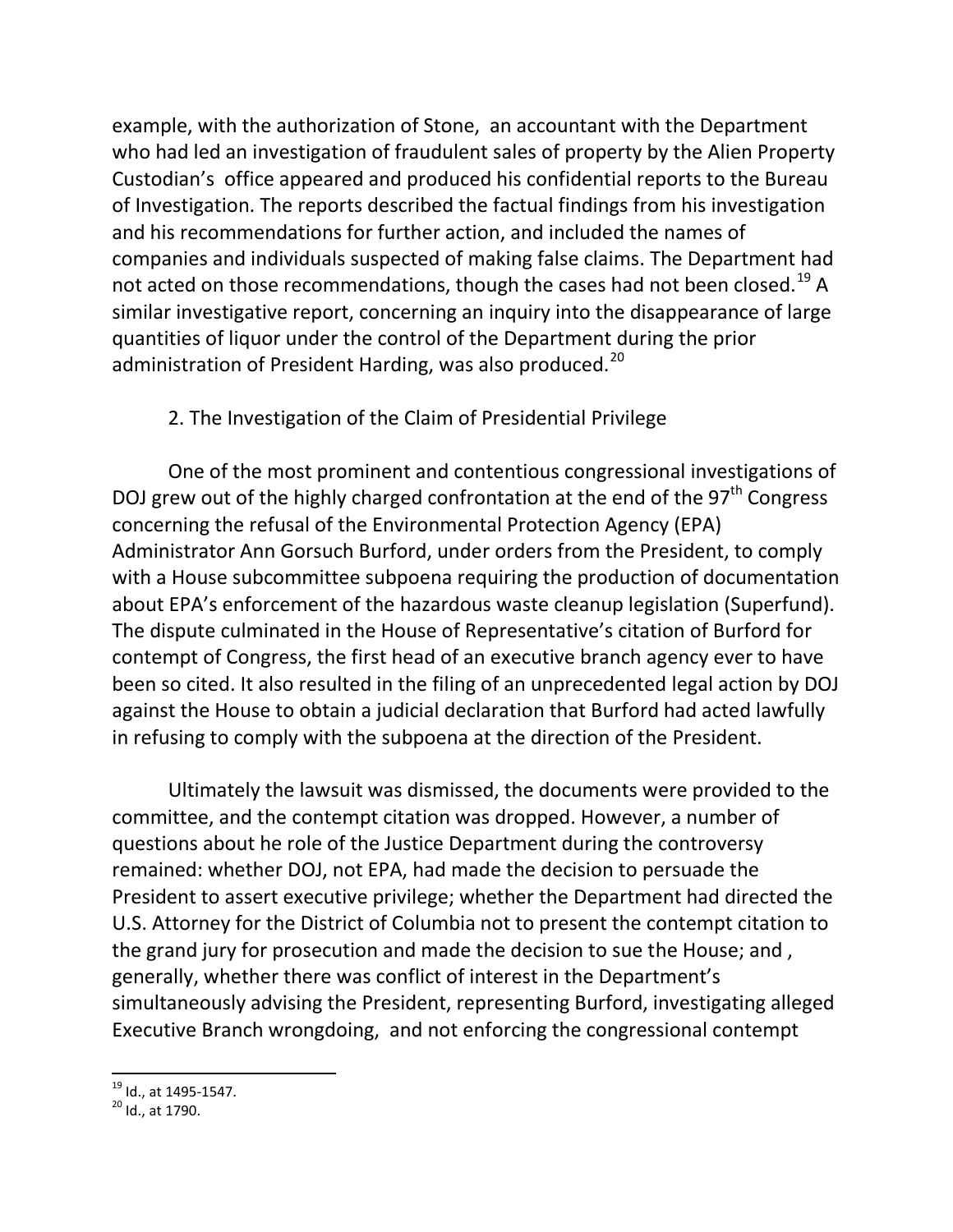statute. These and other related questions raised by DOJ's actions became the subject of an investigation by the House Judiciary Committee beginning in early 1983. The Committee issued a final report in December 1985.<sup>21</sup>

Although the Judiciary Committee was able to obtain access to virtually all the documentation and other information it sought from DOJ, in many respects the investigation proved as contentious as the earlier controversy. In its final report the Committee concluded that:

[T]he Department of Justice, through many of the same senior officials who were involved in the EPA controversy, consciously prevented the Judiciary Committee from obtaining information in the Department's possession that was essential to the Committee's inquiry into the Department's role in that controversy. Most notably, the Department deliberately, and without advising the Committee, withheld a massive volume of vital handwritten notes and chronologies for over one year. These materials, which the Department knew came within the Committee's February 1983 document request, contained the bulk of the relevant documentary information about the Department's activities outlined in this report and provided the basis for many of the Committee's findings.<sup>[22](#page-9-1)</sup>

Among the other abuses cited by the Committee were the withholding of a number of other relevant documents until the Committee had independently learned of their existence, $^{23}$  $^{23}$  $^{23}$  as well as "false and misleading" testimony before the Committee by the head of the Department's Office of Legal Counsel.<sup>[24](#page-9-3)</sup>

In addition to delays in receiving documentary materials, there was disagreement about the access that would be provided for Committee staff interviews. DOJ demanded that any such interviewees be accompanied by DOJ lawyers. Ultimately DOJ agreed to permit interviews to go forward without its attorneys present, and if an employee requested representation, DOJ paid for a

<span id="page-9-0"></span><sup>&</sup>lt;sup>21</sup> See, Report of the House Comm. on the Judiciary on Investigation of the Role of he Department of Justice in the Withholding of EPA Documents from Congress in 1982-1983, H. Rept. No. 99-435, 99<sup>th</sup> Cong. 1<sup>st</sup> Sess. (1985)(EPA Withholding Report).

<span id="page-9-1"></span><sup>&</sup>lt;sup>22</sup> EPA Witholding Report at 1163; see also 1234-38.<br><sup>23</sup> Id., at 1164.<br><sup>24</sup> Id., at ii64-65, 1191—1231.

<span id="page-9-2"></span>

<span id="page-9-3"></span>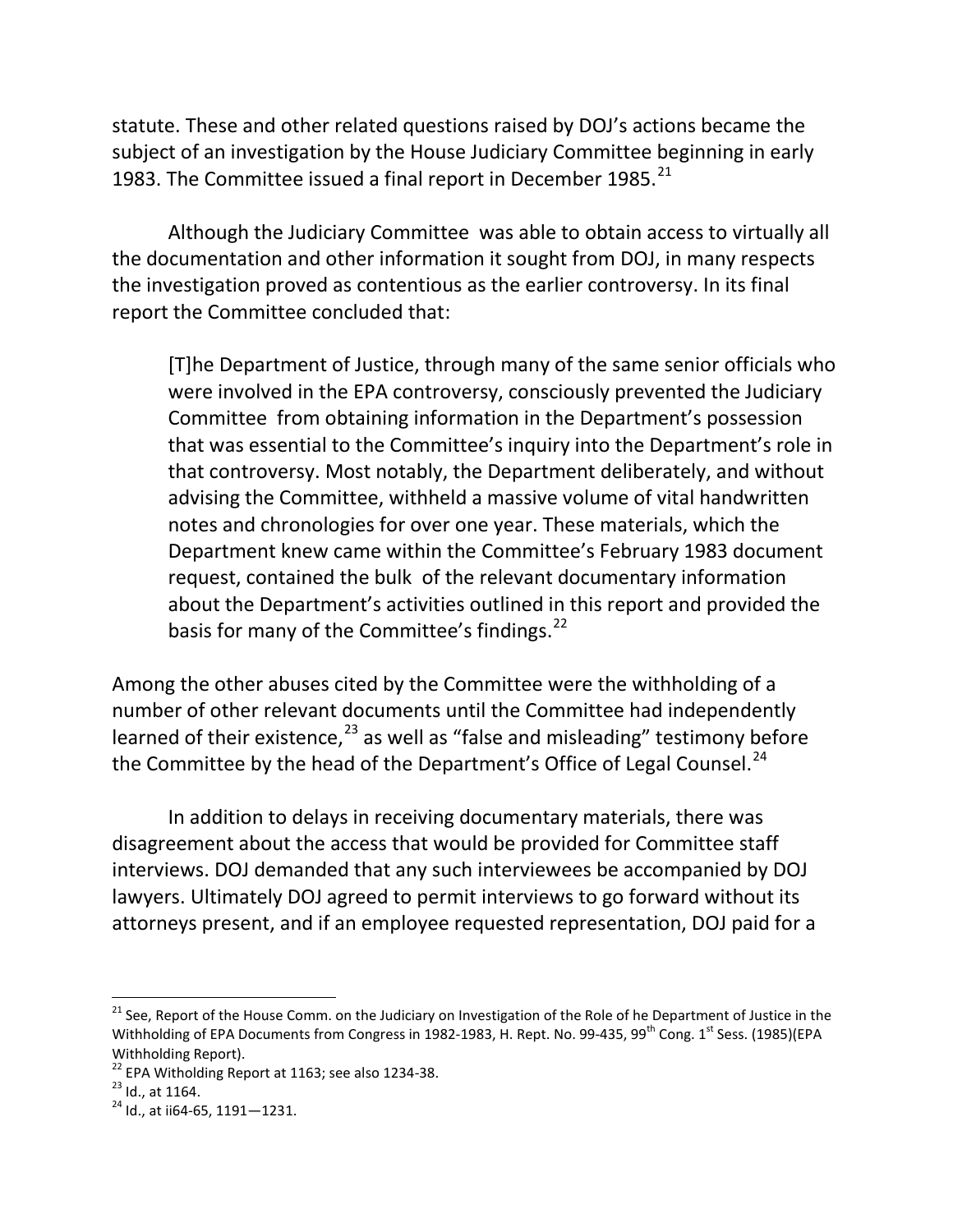private attorney. In all, Committee staff interviewed 26 current and former Department employees, including four Assistant Attorney Generals.<sup>[25](#page-10-0)</sup>

Partly as a result of these interviews, as well as from handwritten notes initially withheld, the Committee determined it needed access to Criminal Division documents respecting the origins of a criminal investigation of former EPA Assistant Administrator Rita Lavelle in order to determine if the Department had considered instituting the investigation to obstruct the committees inquiry. The Committee also requested information about the Department's earlier witholdng of handwritten notes to determine whether Department officials had deliberately withheld the documents in an attempt to obstruct the Committee's investigation. The Department first refused to provide the documents relating to the Lavelle investigation "[c]onsistent with the longstanding practice of the department not to provide access to active criminal files."<sup>[26](#page-10-1)</sup> The Department also refused to provide the committee with access to documentation related to the Department's handling of its inquiry, objecting on the ground of the Committee's "everbroadening scope of...inquiry." $^{27}$  $^{27}$  $^{27}$  After a delay of almost three months the Department produced both categories of documents.<sup>[28](#page-10-3)</sup>

The Committee's final report asked for the Attorney General to appoint an independent counsel pursuant to the Ethics in Government Act to investigate its allegations of obstruction of congressional proceedings. Attorney General Meese agreed and the target of the Committee's inquiry, former Assistant Attorney General Ted Olson, precipitated a constitutional challenge to the Act by refusing comply with a subpoena. The case reached the Supreme Court and dealt with the government's broad claim, among others, that prosecution an inherently or core executive function and that congressional access related to that function is thereby limited. The Court rejected that notion in Morrison v. Olson, which sustained the validity of the appointment and removal conditions for independent counsels under the Act. <sup>[29](#page-10-4)</sup> The Court noted that the independent counsel's prosecutorial powers are executive in that they have "typically" been performed by Executive Branch officials, but held that the exercise of prosecutorial discretion is in no way "central" to the functioning of the Executive

<span id="page-10-4"></span><span id="page-10-3"></span>

<span id="page-10-1"></span><span id="page-10-0"></span> $^{25}$  Id., at 1174-76.<br> $^{26}$  Id., at 1265.

<span id="page-10-2"></span><sup>&</sup>lt;sup>27</sup> Id., at 1266.<br><sup>28</sup> Id., at 1270.<br><sup>29</sup> 487 U.S. 654 (1988).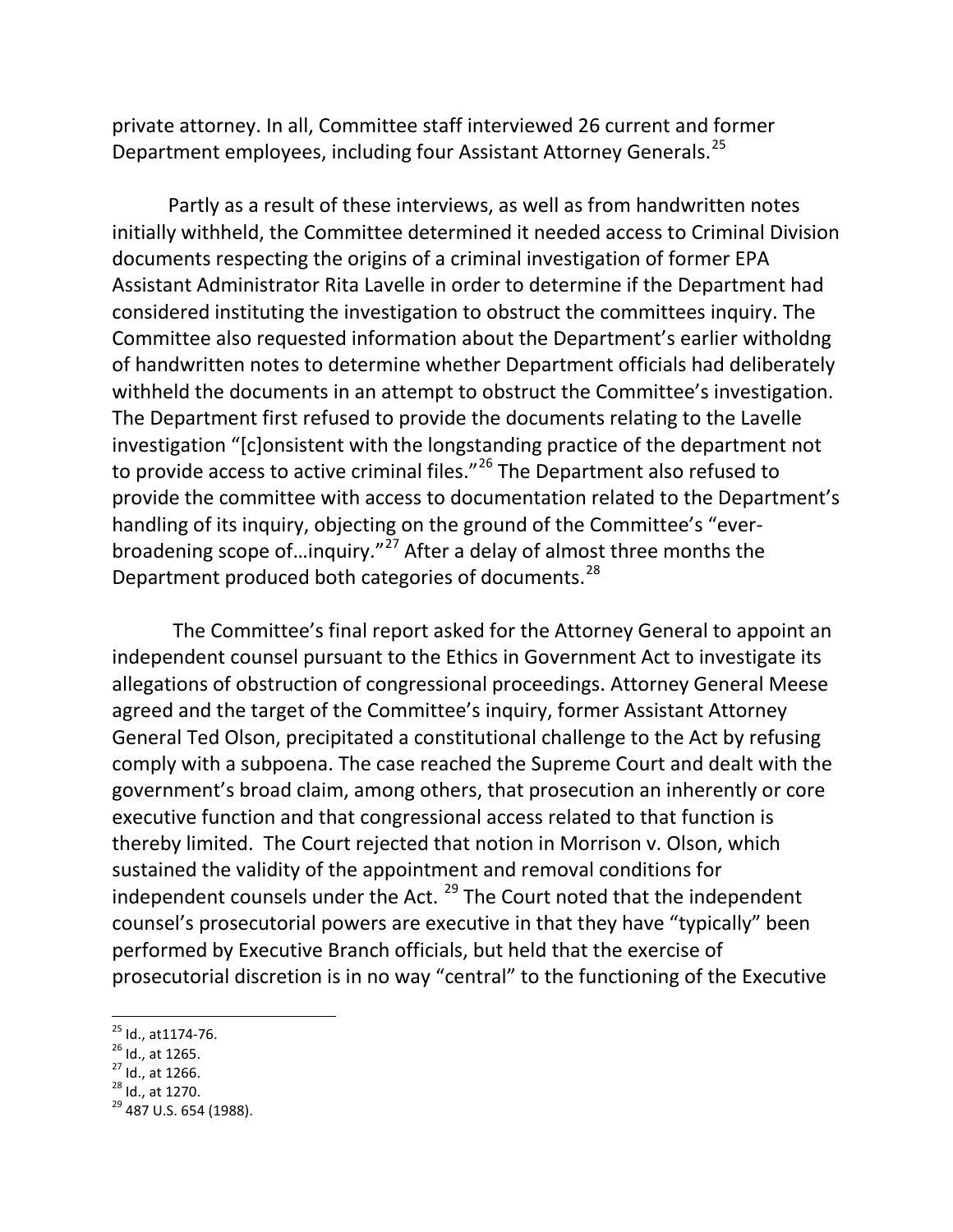Branch.<sup>[30](#page-11-0)</sup> The Court therefore rejected a claim that insulating the independent counsel from at-will presidential removal interfered with the President's duty to "take care" that the laws be faithfully executed. Interestingly, the Morrison Court took the occasion to reiterate the fundamental nature of Congress' oversight function "("…receiving reports or other information and oversight of the independent counsel's activities…[are] functions that we have recognized as generally incident to the legislative function of Congress, " citing McGrain v. Daugherty.). $31$ 

### 3. Rocky Flats

A subsequent relevant case study involved a 1992 inquiry of the Subcommittee on Investigations and Oversight of the House Committee on Science, Space and Technology which conducted a review of a plea bargain settlement by the Justice Department of the government's investigation and prosecution of environmental crimes committed by Rockwell International Corporation in its capacity as manager and operating contractor at the Energy Department's (DOE) Rocky Flats nuclear weapons facility.<sup>[32](#page-11-2)</sup> The settlement was a culmination of a five year investigation of environmental crimes at the facility conducted by a joint government task force involving the FBI, DOJ, EPA, and the DOE Inspector General. The Subcommittee was concerned with the size of the fine agreed to relative to the profits made by the contractor and the damage caused by inappropriate activities; the lack of personal indictments of either Rockwell or DOE personnel despite a DOJ finding that crimes were "institutional crimes" that "were the result of a culture, substantially encouraged and nurtured by DOE, where environmental compliance was a much lower priority than the production and recovery of plutonium and the manufacture of nuclear "triggers;" and that reimbursements provided by the government for expenses in the cases and contractual arrangements between Rockwell and DOE may have created disincentives for environmental compliance and aggressive prosecution of the case.

<span id="page-11-0"></span> $\frac{30}{31}$  ld., at 691-92.<br> $\frac{31}{31}$  ld., at 694.

<span id="page-11-2"></span><span id="page-11-1"></span><sup>&</sup>lt;sup>32</sup> See, Environmental Crimes at the Rocky Flats Nuclear weapons Facility: Hearings Before the Subcomm. on investigations and oversight of the House Committee on Science, Space and Technology, 102d Cong., @d Sess., vols I and II (1992)(Rocky Flats Hearings); Meetings: To Subpoena the appearance by employees of the Department of Justice and the FBI and to Subpoena Production of Documents From Rockwell International Corporation, before the Subcomm. on Investigations and Oversight, House Comm. on Science, Space and Technology, 102d Cong. 2d Sess. (1992)(Subpoena Meetings).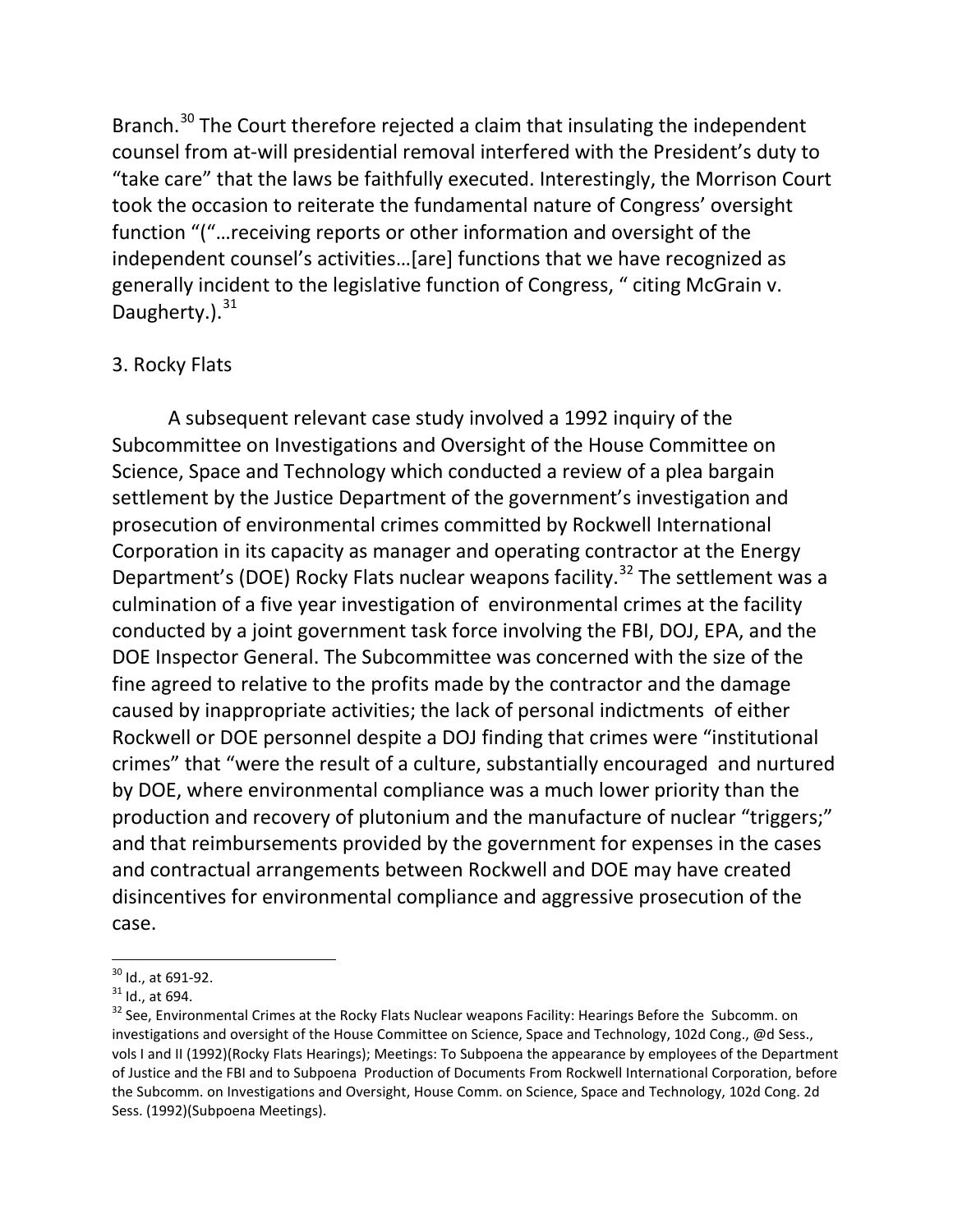The Subcommittee held 10 days of hearings, seven in executive session, in which it took testimony from the United States Attorney for the District of Colorado; an assistant U.S. attorney for the District of Colorado; a DOJ line attorney from Main Justice; and an FBI field agent; and received voluminous FBI field investigative reports and interview summaries, and documents submitted to the grand jury not subject to Rule 6 (e).

At one point in the proceedings all the witnesses who were under subpoena, upon written instructions from the Acting Assistant Attorney General, Criminal Division, refused to answer questions concerning internal deliberations in which decisions were made about the investigation and prosecution of Rockwell, the DOE, and their employees. Two of the witnesses advised the chair that they had information and, but for the DOJ directive, would have answered the questions. The Subcommittee members unanimously authorized the chair to send a letter to President Bush requesting that he either claim executive privilege as the basis for directing the witness' silence or to direct DOJ to retract its instructions. The President took neither course and DOJ subsequently reiterated its position that the matter sought would chill Department personnel. The Subcommittee then moved to hold the U.S. Attorney in contempt of Congress.

A last minute agreement forestalled the contempt citation. Under the agreement (1) the DOJ issued a new instruction to all personnel under subpoenas to answer all questions put to them by the Subcommittee, including those which related to internal deliberations with respect to the plea bargain. Those instructions were to apply all DOJ witnesses, including FBI personnel, who might be called in the future. Those witnesses were to be advised to answer all questions fully and truthfully and specifically instructed that they were allowed to disclose internal advice, opinions, or recommendations connected to the matter. (2) Transcripts were to be made of all interviews and provided to witnesses. They were not to be made public except to the extent they needed to be used to refresh the recollection or impeach the testimony of other witnesses called before the Subcommittee in a public hearing. (3) Witnesses were to be interviewed by staff under oath. (4) the Subcommittee reserved the right to hold further hearings in the future at which time it could call other Department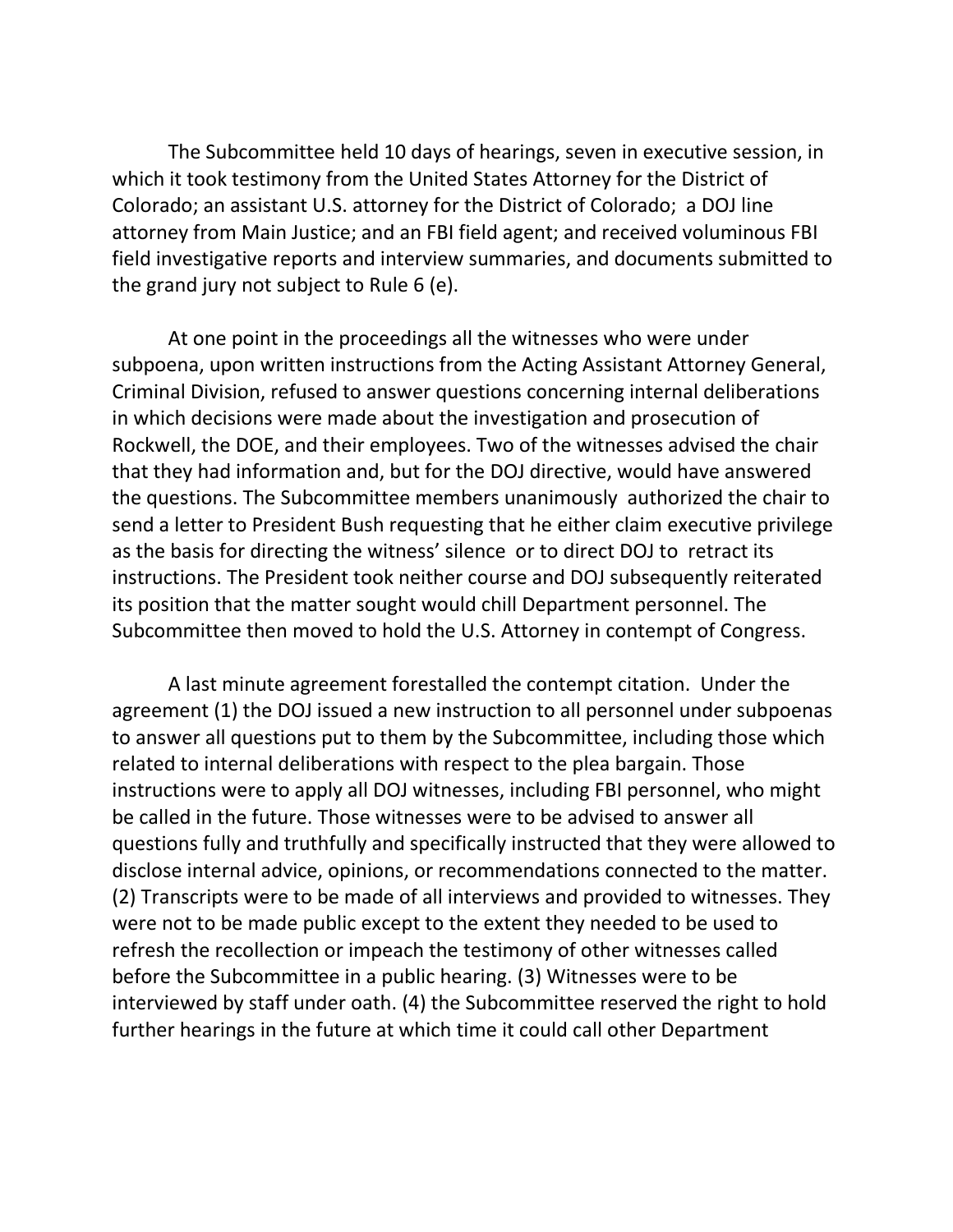witnesses who would be instructed by DOJ not to invoke the deliberative process privilege as a reason for not answering Subcommittee questions.<sup>[33](#page-13-0)</sup>

#### 4. Corruption in the FBI's Boston Regional Office

In December 2001 the House Government Reform Committee issued a subpoena for DOJ documents relating to alleged law enforcement corruption in the FBI's Boston Regional Office that had occurred over a period of almost 30 years. During that time, FBI officials allegedly knowingly allowed innocent persons to be convicted of murder on the false testimony of two informants in order to protect the undercover activities of those informants who were part of organized crime gangs in New England; then knowingly permitted the two informants to commit some 21 additional murders during the period they acted as informants; and finally, the handlers gave the informants warning of an impending grand jury indictment which gave them an opportunity to flee. One is still at large. The President asserted executive privilege and ordered the Attorney General not to release the documents because disclosure "would inhibit the candor necessary to the effectiveness of the deliberative processes by which the Department makes prosecutorial decisions," and that Committee access to the documents "threatens to politicize the criminal justice process" and to undermine the fundamental purpose of the separation of powers doctrine, "which was to protect individual liberty." In defending the assertion of privilege the Justice Department claimed a historical policy of withholding deliberative prosecutorial documents from Congress in both open and closed civil and criminal cases.<sup>[34](#page-13-1)</sup>

Initial congressional hearings after the privilege claim was made demonstrated the rigidity of the Department's position. The Department later agreed that there might be some area for compromise, and on January 10, 2002, White House Counsel Alberto Gonzales wrote to Chairman Burton conceding that it was a "misimpression" that congressional committees could never have access to deliberative documents from a criminal investigation or prosecution. But, he continued, since the documents "sought a very narrow and particularly sensitive category of deliberative matters" and "absent unusual circumstances, the executive Branch has traditionally protected these highly sensitive deliberative

<span id="page-13-0"></span> $33$  Rocky Flats Hearings, Vol. I at 9-10, 25-31, 1673-1737; Subpoena Hearings at 1-3, 82-86, 143-51.<br> $34$  Louis Fisher, "The Politics of Executive Privilege," 108 (Carolina Pres, 2004) (Fisher).

<span id="page-13-1"></span>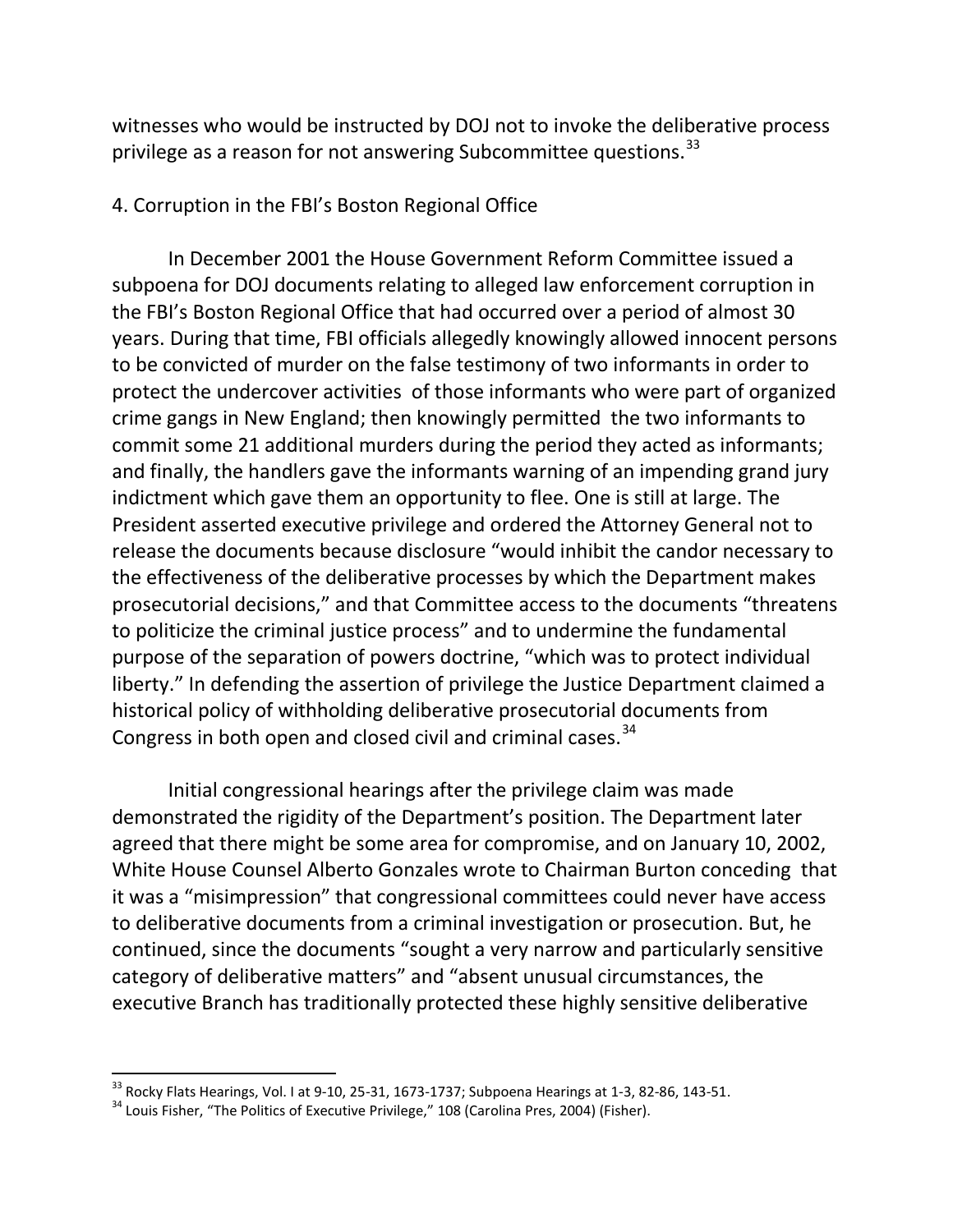against public or congressional disclosure" unless a committee showed a "compelling or specific need" for the documents. $35$ 

The documents continued to be withheld until a further hearing, held on February 6, 2002, when the Committee heard expert testimony describing over 30 specific instances since 1920 of DOJ giving committee access to prosecutorial memoranda for both open and closed cases and providing testimony of subordinate department employees , such as line attorneys, FBI field agents and U.S, Attorneys , and included detailed testimony about specific instances DOJ's failure to prosecute meritorious cases. In all instances, investigating committees were provide with documents respecting open and closed cases that often included prosecutorial memoranda, FBI investigative reports and correspondence prepared during undercover operations and documents presented to grand juries not protected by Section 6 (e), among other similar "sensitive materials." Within weeks of the hearing the privilege claim was abandoned and the disputed documents were provided.<sup>[36](#page-14-1)</sup>

### **Concluding Observations**

Congress has an established right and judicially recognized prerogative, pursuant to its constitutional authority to legislate and appropriate, to receive from officers and employees of the executive departments and agencies accurate and truthful information regarding federal programs and policies administered by such officers and agencies. As stated by the Supreme Court, "[a] legislative body cannot legislate wisely or effectively in the absence of information regarding conditions which the legislation is intended to change or effect."<sup>[37](#page-14-2)</sup> The courts have recognized no countervailing right or interest for a federal official in a department or agency to intentionally withhold, conceal or prevent the disclosure of truthful policy information to the Congress concerning legislation affecting programs and policies administered by such agencies when requested by a jurisdictional committee. This understanding applies with equal force to the law enforcement activities of the Department of Justice.

<span id="page-14-0"></span><sup>&</sup>lt;sup>35</sup> Fisher, Id.

<span id="page-14-1"></span> $36$  "Everything Secret Degenerates: The FBI's Use of Murderers As Informants," House Report No. 108-414, 108<sup>th</sup> Cong., 2d sess. 121-134 (20040; Hearings, "Investigation Into Allegations of Justice department Misconduct in New England-Vol. I," House Comm. on Government Reform, 107<sup>th</sup> Cong., !st and @d Sess's, 520-556, 562-604 (May 3, December 13, 2001, February 6, 2002)(Hearings).

<span id="page-14-2"></span> $37$  McGrain v. Daugherty, supra, 272 U.S. at 175.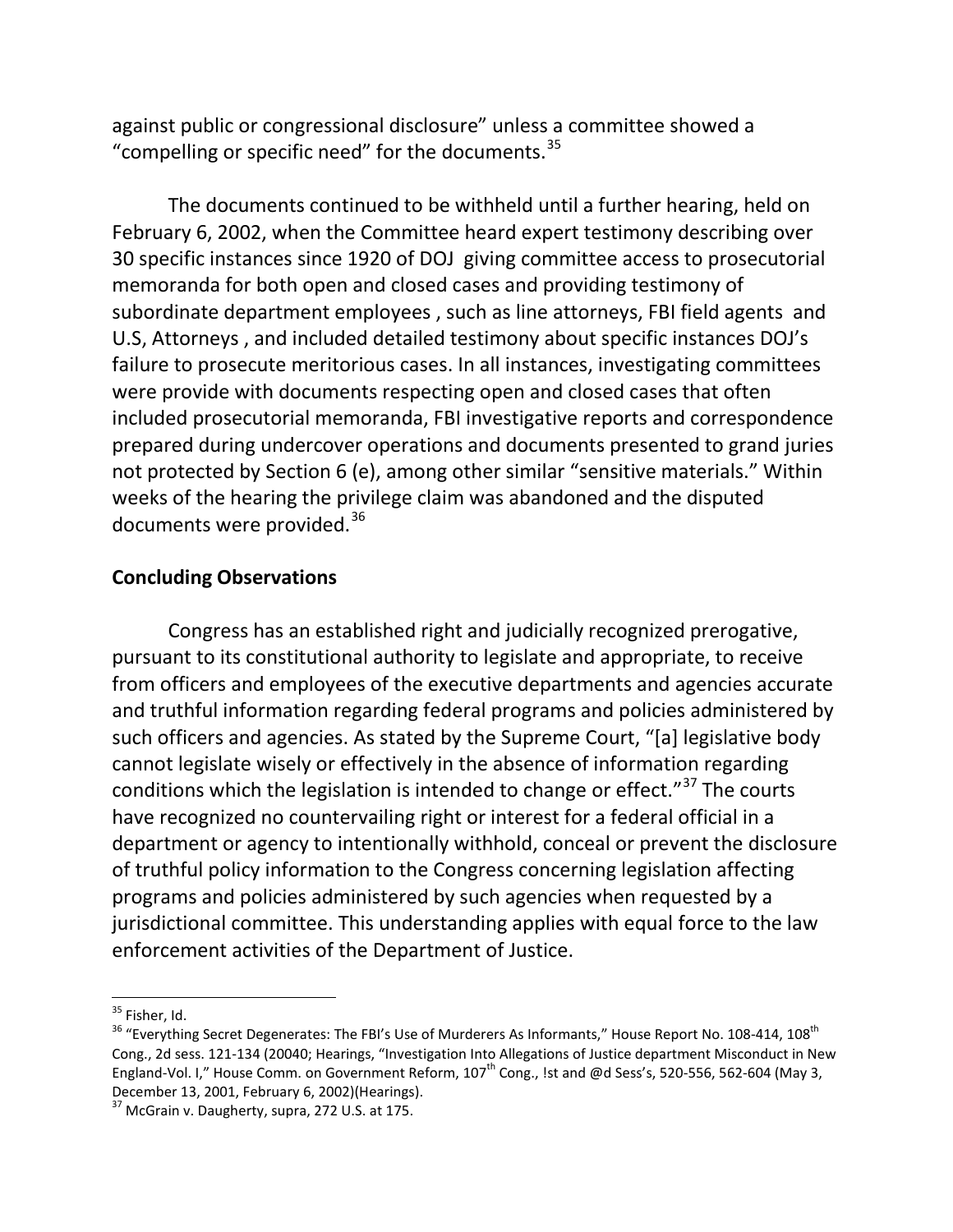As detailed in this paper, as a matter of law, buttressed by90 years of history and practice, congressional committees with jurisdiction and authority that have exercised the full panoply oversight and investigative tools available to them, have consistently gained access to needed information from the department in the form of documents or testimony from any component of the agency, regardless of the subject matter involved and irrespective of the grade level of officer or employee with information or required knowledge.

The policy arguments presented by DOJ have either been rejected by the courts of or on their face unacceptable. The courts have held that Congress must be given access to agency documents or witnesses even in situations where the inquiry may result in pre-trial publicity or the exposure of criminal corruption or maladministration. The Supreme Court has noted that a committee's investigation "need not grind to a halt whenever responses to its inquiries might be potentially harmful to a witness in some distinct proceeding…or when crime or wrongdoing is disclosed."<sup>[38](#page-15-0)</sup> Despite the existence of pending litigation, Congress may investigate facts that have a bearing on that litigation where the information sought is needed to determine what, if any, legislation should be enacted to prevent further ills. [39](#page-15-1)

Although several lower courts have recognized that congressional hearings may have the result of generating pre-trial publicity, they have not suggested that there are any constitutional or legal limitations on Congress' right to conduct an investigation while a court case is pending. Instead the courts have granted additional time or changed the location of a trial to deal with the problem. In one the leading cases, Delaney v. United States, the court entertained "no doubt that the committee acted lawfully, within the constitutional powers of Congress duly delegated to it."<sup>[40](#page-15-2)</sup> The courts have recognized that in such cases congressionally generated publicity may result in harming prosecutorial efforts of the Executive, but that this remains a choice that is solely within Congress' discretionto make, irrespective of the consequences. As the Iran-Contra independent Counsel succinctly observed: "The legislative branch has the power to decide whether it is more important perhaps to destroy a prosecution than to hold back testimony

<span id="page-15-0"></span> <sup>38</sup> Hutcheson v. United states, 369 U.S.,599, 617 (1962).

<span id="page-15-1"></span><sup>&</sup>lt;sup>39</sup> Sinclair v, United States, 279 U.S. 263, 294 (1929).<br><sup>40</sup> 199 F. 2d 107, 114 (1<sup>st</sup> Cr. 1952).

<span id="page-15-2"></span>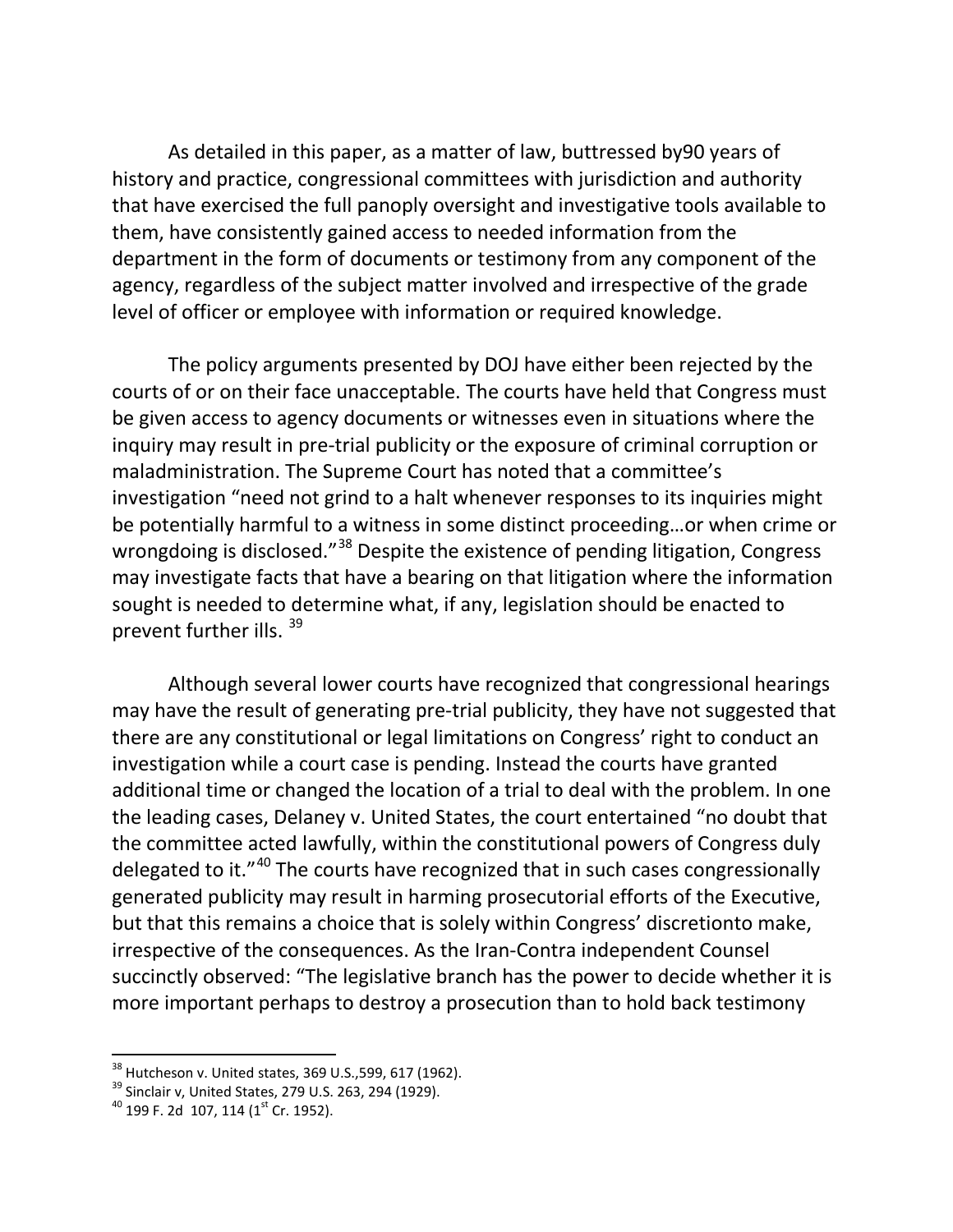they need. They make that decision. It is not a judicial decision, or a legal decision, but a political decision of the highest importance."<sup>[41](#page-16-0)</sup>

The further policy argument that there is a serious concern over the revelation government strategies, methods or operational weaknesses is simply ludicrous. This very investigation is about whether ATF's strategy of using straws to follow where the guns went awry and allowed not only more guns to go to the cartels but also caused collateral damage of many more deaths including that of U.s. law enforcement officers. If this concern were to be permitted to block congressional inquiries, it would prevent Congress from performing a major portion of its constitutionally mandated oversight. For Congress to forego such inquiries would be an abandonment of its oversight duties. Surely, the best way to correct either bad law or bad administration is to closely examine the methods and strategies that led to the mistakes.

Finally, although the Executive has not asserted constitutional privilege in this exercise, as it did in 2002, it is appropriate to briefly note that is likely unavailable in this instance. As indicated above, the Supreme Court's ruling in Morrison v. Olson has cast significant doubt whether prosecutorial discretion is a core presidential power over whether executive privilege may be asserted, a doubt that has been magnified by two District of Columbia Circuit court rulings in In re sealed Case (Espy)<sup>[42](#page-16-1)</sup> and Judicial Watch, Inc. v. Department of Justice.<sup>[43](#page-16-2)</sup> In those decisions, assertion of the presidential communications privilege was held to be limited to "quintessential and nondelegable presidential power" and is confined to communications to advisors in "operational proximity" with the president. Those decisions indicate that "core powers do not include prosecutorial decision making. Espy strongly hinted, and Judicial watch made clear, that the protection of the presidential communications privilege extends only to the boundaries of the White House and the executive Office of the President and not to the departments and agencies, even if the actionswere related to a core power, unless they "solicited and received" by a close White House advisor or the President himself. Judicial watch, which dealt with pardon documents at DOJ that had not been "solicited and received" by a close White House advisor, determined that "the need for the presidential privilege becomes

<span id="page-16-0"></span> $\frac{41}{1}$  Lawrence E. Walsh, "The Independent Counsel and the Separation of Powrers," 25 Hous. L. Rev. 1, 9 (1988).

<span id="page-16-2"></span><span id="page-16-1"></span><sup>&</sup>lt;sup>42</sup> 121 F. 3d. 729 (D.C. Cir. (1997).<br><sup>43</sup> 365 F. 3d 1108 (D.C. Cir. 2004).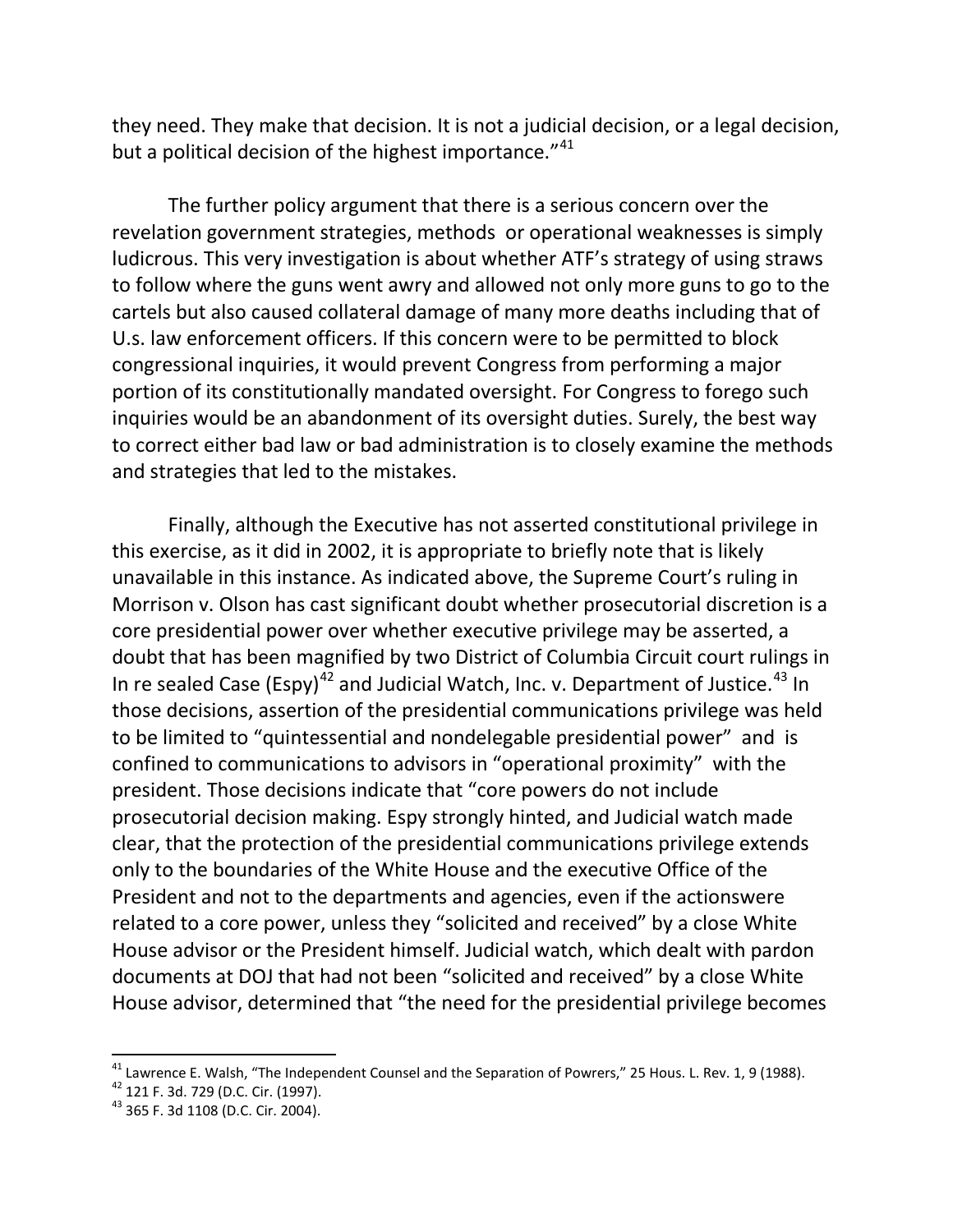more attenuated the further away the advisors are from the President [which] affects the extent to which the contents of the President's communications can be inferred from pre-decisional communication."<sup>[44](#page-17-0)</sup>

This is not to gainsay or dismiss out of hand the potential weight and applicability of the DOJ policy arguments in particular situations and circumstances. Rather, what I have addressed here is the oft-repeated rhetorical notion that the Department has never allowed congressional access to open or closed litigation files or other "sensitive" internal deliberative process matter and examined the legal weight to be accorded such assertions to withhold I the face of well established congressional investigative authority.

<span id="page-17-0"></span><sup>&</sup>lt;sup>44</sup> An extended discussion of these developments may found in Morton Rosenberg, "When congress Comes Calling", 25-30 (Constitution Project, 2009).